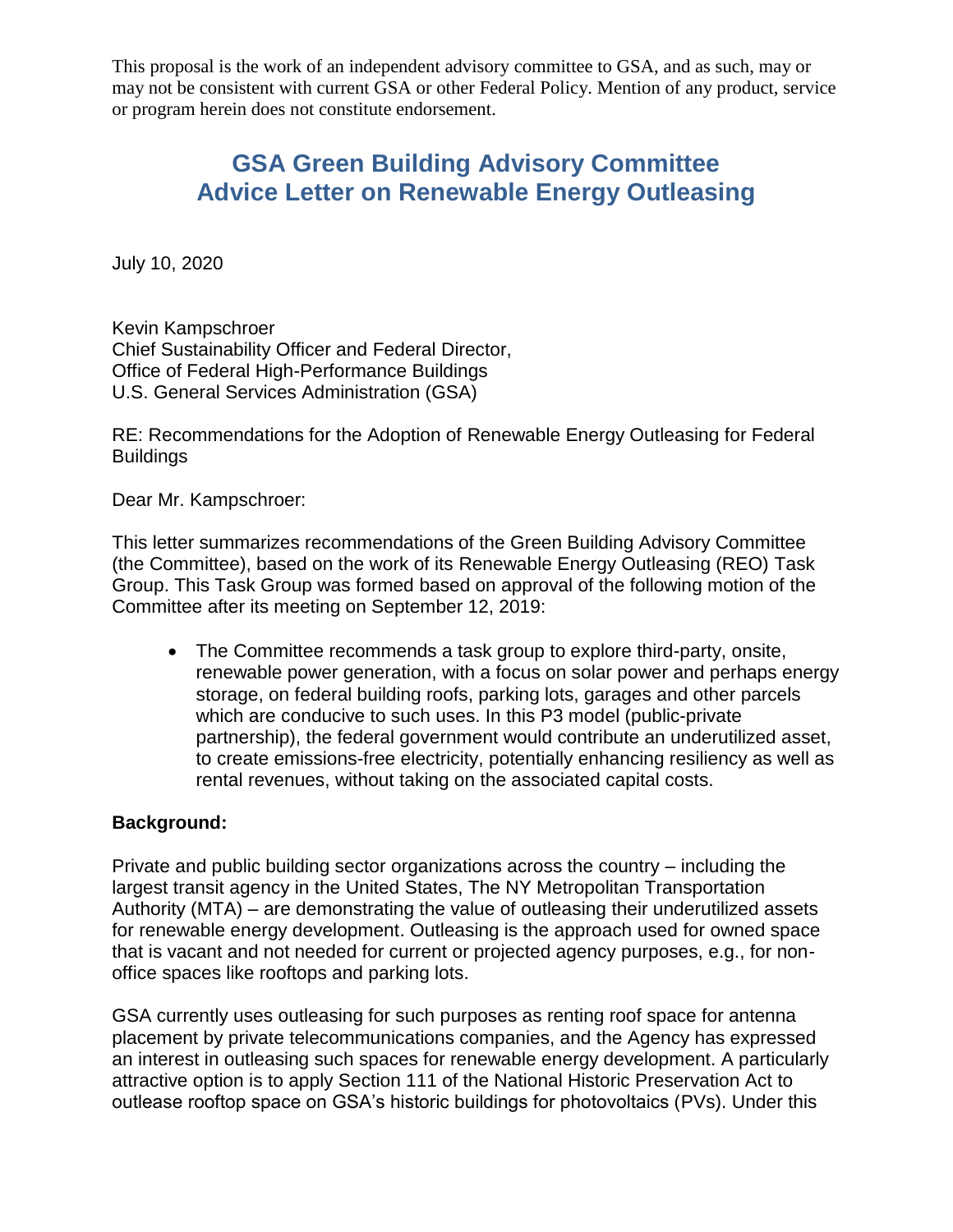authority, the proceeds are deposited in the historic property outlease budget activity account in the Federal Buildings Fund, and may be used by GSA to defray the costs of administration, repair and related operating expenses incurred for the outleased property or any other GSA-controlled property listed in the National Register of Historic Places.

Renewable energy outleasing is an increasingly valuable opportunity, as the cost to install PV has dropped by more than 70% over the last decade. While generating new revenue for the government, renewable energy outleasing empowers the private sector to invest in clean energy and advances public-private partnerships, thereby stimulating economic development. It is thus a win-win-win situation for the federal government, the private sector, and the environment.

The vast building portfolio of the federal government includes many suitable roofs, parking lots, and other assets on which solar panels could be placed to generate power, and thereby generate revenue. The Task Group's research has found that such renewable energy leasing is currently rare across the federal government, other than a few examples at agencies with similar enhanced-use leasing authority. Several agencies with these authorities, including DOD, NASA and USPS, have demonstrated the value of the renewables outleasing concept at federal facilities, as shown in the case studies section of the attached report.

More commonly, federal agencies finance renewable installations through a powerpurchase agreement – where the capital cost is amortized over the lifetime of installation through a competed cost of power, usually lower than what the utility charges – or through direct appropriations to procure them. In other cases, renewables are procured as an energy conservation measure of energy savings performance contracts (ESPCs) or utility energy service contracts (UESCs).

The Advisory Committee, therefore, is proposing that GSA and other federal agencies with sufficient authorities establish renewable energy outleasing as a promising alternative to advance renewable energy development across the federal portfolio. Requests for information (RFIs) and/or other market research can be used to gather information such as which areas of the country would be most financially attractive for REO and which specific sites would be of most interest. Other criteria to screen for appropriate sites for REO are discussed in the attached report.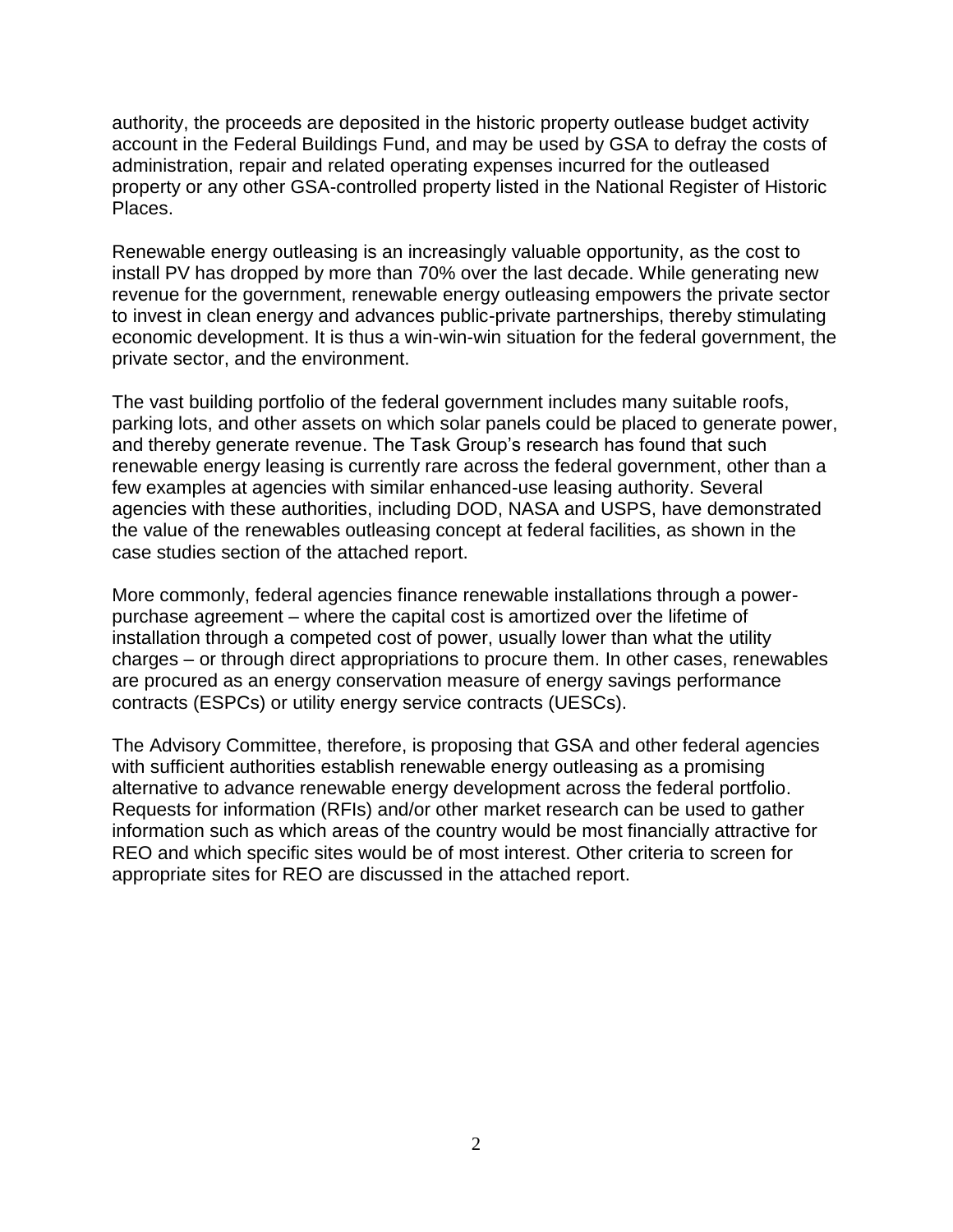### **Key Policy Recommendations:**

- The Committee recommends that GSA work with DOE and its other federal partners to launch a program to evaluate, support, facilitate and implement the use of renewable energy outleasing, including:
	- o Conduct a comprehensive review of federal agency outleasing authorities to identify where this approach is feasible.
	- o Conduct a comprehensive review of the GSA's owned portfolio to determine which assets are conducive to solar outleasing based on the criteria identified in this letter.
	- o Research the costs, benefits and logistics of integrating federal renewable outleases into GSA's outleasing program, learning from the experience of state and local governments, as appropriate.
	- o Develop resources to support renewable energy outleasing at GSA, including standardized processes and documentation for identifying underutilized assets and soliciting competitive proposals for renewable outleasing.
	- $\circ$  Test the renewable energy outleasing concept with a pilot project for an asset that is conducive to solar outleasing.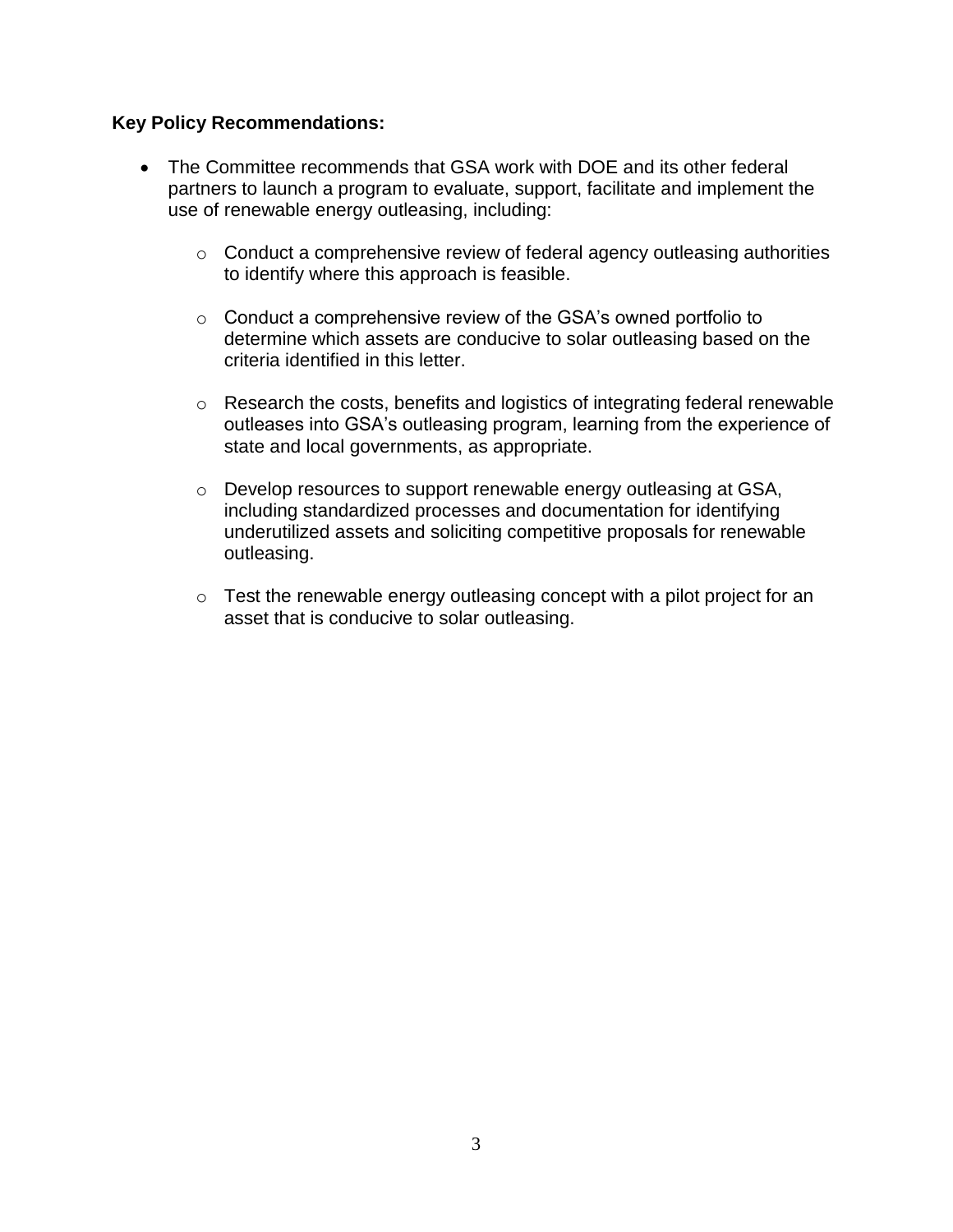Note: This proposal is the work of an independent advisory committee to GSA, and as such, may or may not be consistent with current GSA or other Federal Policy. Mention of any product, service or program herein does not constitute endorsement.

### **TASK GROUP MEMBERS & OBSERVERS**

### **Task Group Members or Designees**

Projjal Dutta, New York MTA, Co-Chair Chris Castro, City of Orlando, Co-Chair David Kaneda, Integral Tracy Niro, Rachel Shepherd, DOE FEMP Victor Olgyay, RMI Brendan Owens, USGBC John Park, VA David Steinau, Steve Bruno, DOE OAM

#### **GSA Attendees**

Ken Sandler (DFO), GSA OFHPB Kinga Porst Hydras, GSA OFHPB Brian Tye, Chad Seitz, GSA PBS

#### **Other Attendees**

Chandra Shah, Emma Elgqvist, NREL Jeremy Malnar, USPS Krista Stehn, Army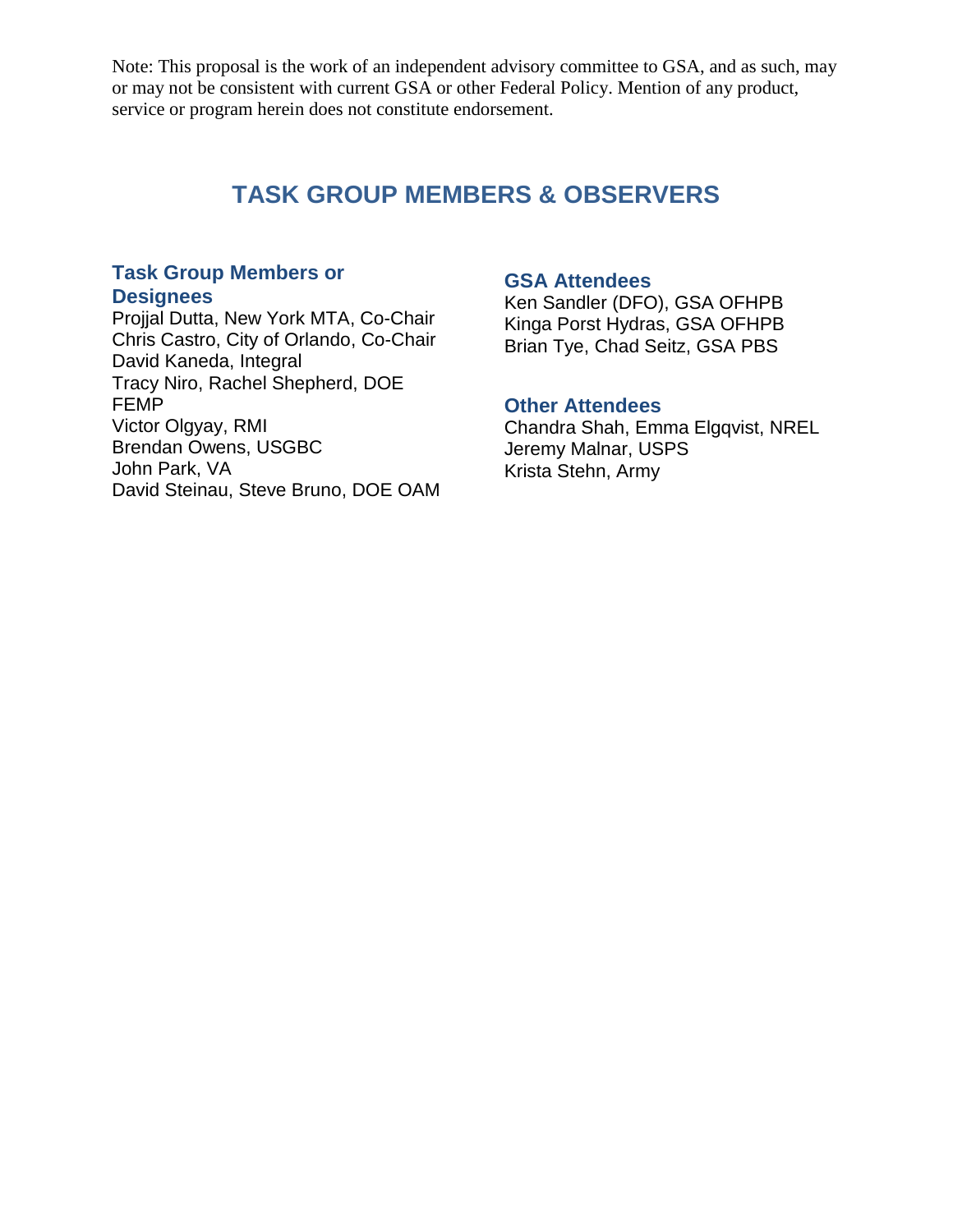# **Green Building Advisory Committee Renewable Energy Outleasing Task Group (TG)**

# *Policy Recommendations for Federal Adoption of Renewable Energy Outleasing*

### **Contents**

- **1) Mission and Objectives**
- **2) Findings**
- **3) Recommendations**
- **4) Case Studies**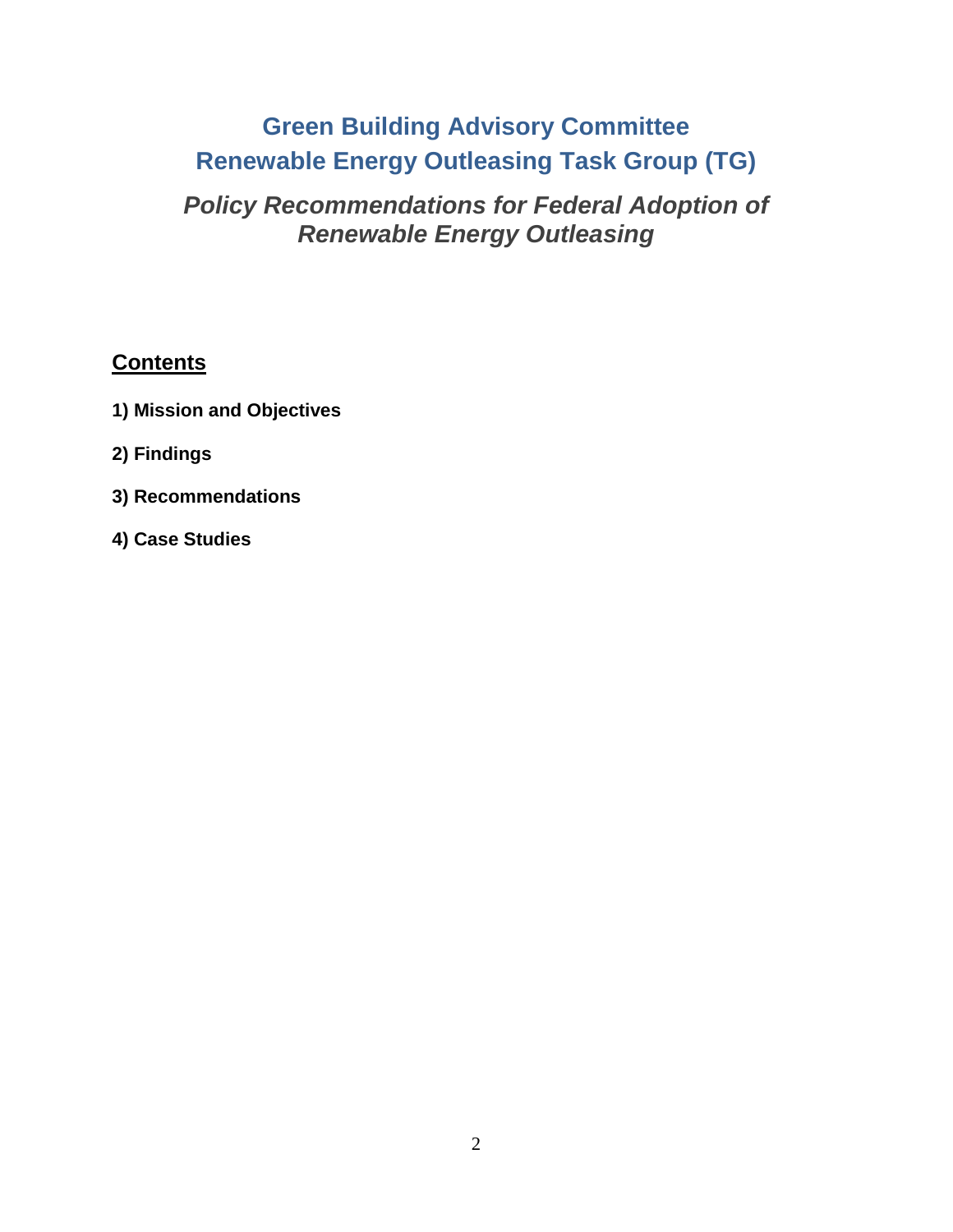## *Part I: Mission and Objectives*

### **Renewable Energy Outleasing (REO) Task Group Mission Statement**

To explore third-party, onsite, renewable power generation on federal building rooftops, parking lots, parking garages, and other parcels through an outleasing mechanism, with a focus on solar power and energy storage. In this P3 model (public-private partnership), the federal government would contribute an underutilized asset to create emissions-free electricity, potentially enhancing resiliency as well as lease revenues, without taking on the associated capital costs.

### **REO Task Group Objectives**

- Research opportunities and challenges:
	- o Summarize the business models available to federal agencies to facilitate on-site renewables generation
	- o Define the REO business model
	- o Research existing federal authorities and policies to determine the extent to which they permit outleasing for renewable energy systems
	- o Develop a catalog of federal policies, authorities, and regulations regarding energy generation on federal government buildings.
	- o Develop project criteria for REO based on the various factors (e.g. regulatory markets, cost of electricity, renewable energy certificate (REC) prices, etc.)
	- o Develop case-study examples of other outleasing projects on federal properties, preferably energy-related
- Develop recommendations:
	- o Draft Advice Letter with recommendations on REO for federal buildings
	- o Identify potential use case opportunities at GSA and other agencies with adequate authorities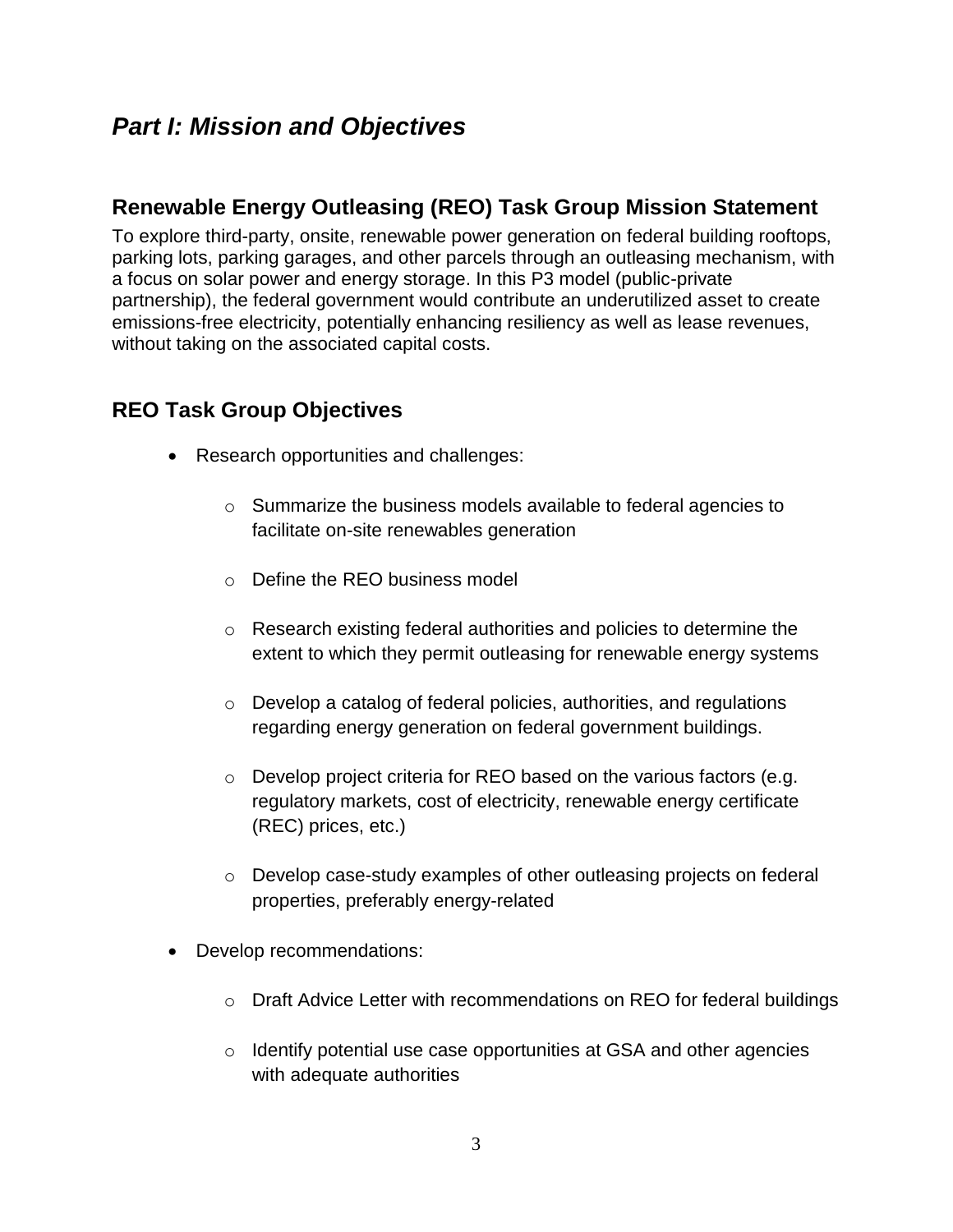# *Part II: Findings*

The REO TG's core findings center on: (1) the emerging renewables outleasing model; (2) current renewables development approaches most commonly used by federal agencies; (3) the benefits and challenges of REO as an alternative to develop renewable energy at federal facilities.

### **The Renewables Outleasing Model**

On Earth Day, April 22nd, 2019, the New York Metropolitan Transportation Authority (MTA) launched a program to generate clean, emission-free, solar electricity as well as garner a previously untapped source of revenue: the leasing of roofs and suburban parking lots to private parties interested in generating solar power. The initial solar pilot projects validated the outleasing model by generating very solid market response, in the form of rent proposals for previously underutilized spaces. Other state and local government agencies, as well as private companies, are also proceeding with initiatives that employ underutilized assets for solar power generation.

The steady fall in capital costs of solar panel and non-roof penetrating installation technologies, combined with generous incentives for the generation of renewable energy in New York State, has made it increasingly common for industrial and warehouse buildings in the New York metropolitan region to place PV panels on their rooftops. This practice has also spread to buildings in public-sector portfolios, including universities and municipal buildings.

Nationwide, 29 states plus Washington, D.C. have renewable portfolio standards (RPSs) (see map below), while according to the [Sierra Club,](https://www.sierraclub.org/ready-for-100/commitments) 160 cities, over 10 counties and 8 states have 100% renewable energy goals. Yet in urban environments especially, space to locate renewable energy installations is scarce: [one survey of San](https://clean-coalition.org/solar-siting-survey-san-diego/)  [Diego, CA](https://clean-coalition.org/solar-siting-survey-san-diego/) found 75% of potential sites for PV to be in parking lots. Altogether, this translates into a growing trend to turn underutilized assets into clean energy generation sites.

As a private sector example, the largest warehouse company in the world, Prologis, uses a solar outleasing model, which the company has used to install over 200 megawatts of PV on its warehouse and distribution buildings in nine different countries. (See article [here.](https://www.aiche.org/chenected/2016/02/prologis-makes-mint-selling-utility-scale-solar-power-without-investing-dime)) An institutional case study is that of Florida A&M University, which signed a 25-year agreement with Duke Energy Florida to place up to 74.9 MW of renewable power on 600-800 acres of its property. (Article [here.](https://www.renewableenergymagazine.com/pv_solar/famu-and-duke-energy-partner-on-solar-20190311))

Among the advantages of rooftop PV, the panels are unobtrusive, generally don't require any special structural accommodation, and require minimal maintenance. Once installed, they can generate renewable electric power for +/- 25 years, offsetting any capital and maintenance cost they incur many times over – thereby generating a surplus for the installer and rent for the landlord. When combined with battery energy storage (where feasible, e.g., where adequate, weight-bearing space is available),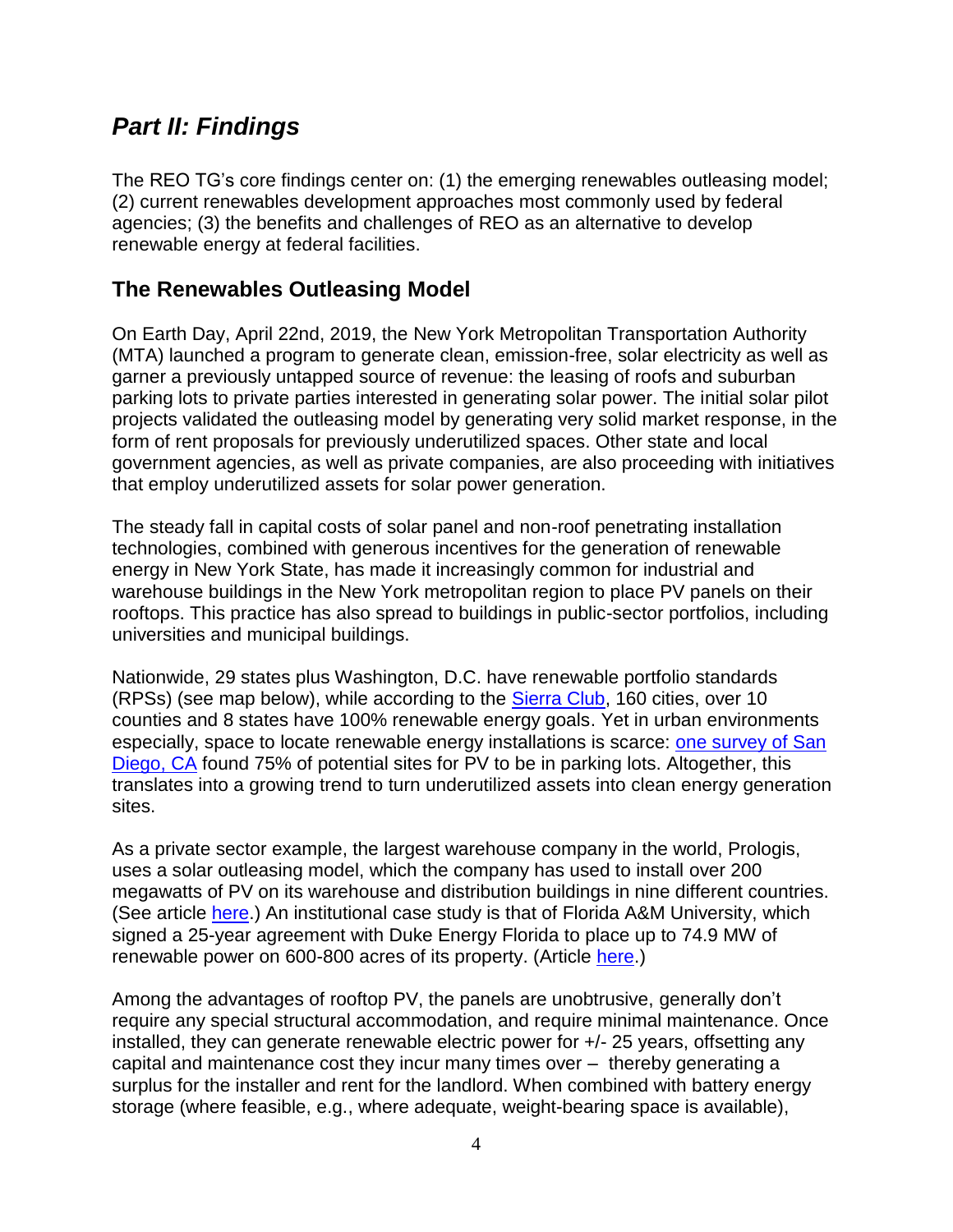releasing power into the grid at the most opportune time, the surplus can increase significantly based on daily or monthly peak power pricing.

Renewable energy outleasing is an increasingly attractive option as the cost to install PV has dropped by more than 70% over the last decade. While generating new revenue for the government, REO empowers the private sector to make investments in clean energy, and advances public private partnerships, thereby stimulating economic development. It is thus a win-win-win situation for the federal government, the private sector, and the environment.

### **Current Federal Renewables Development Approaches**

Currently, federal agencies use several methods to finance the development of renewable energy at a federal site, as detailed in the DOE Federal Energy Management Program (FEMP) [Federal Renewable Energy Resource Guide.](https://www.energy.gov/eere/femp/federal-renewable-energy-requirements-epact-2005-203-and-executive-order-13834-renewable) The following table summarizes key upsides and downsides of each approach:

| <b>Approaches</b>                                          | <b>Upsides</b>                                                                                                                                                                                                                                                                                                                             | <b>Downsides</b>                                                                                               |
|------------------------------------------------------------|--------------------------------------------------------------------------------------------------------------------------------------------------------------------------------------------------------------------------------------------------------------------------------------------------------------------------------------------|----------------------------------------------------------------------------------------------------------------|
| Outleasing                                                 | • Revenue source<br>• No/low upfront costs<br>• $3rd$ party operations & maintenance<br>(O&M)/liability<br>• Market-driven                                                                                                                                                                                                                 | • Doesn't increase federal<br>renewable energy (RE) use<br>(unless replacement RECs are<br>purchased)          |
| <b>Power Purchase</b><br>Agreement<br>(PPA)                | • Risk of locking in higher rates<br>• No/low upfront costs<br>• $3rd$ party O&M/liability<br>• Long term source of RE                                                                                                                                                                                                                     |                                                                                                                |
| <b>Energy Savings</b><br>Performance<br>Contract<br>(ESPC) | • Coordinated with energy efficiency<br>(EE) strategy<br>• No/low upfront costs<br>• Guaranteed savings<br>• 3 <sup>rd</sup> party O&M/liability<br>• Long term source of RE                                                                                                                                                               | • Financing and other<br>expenses associated with the<br>project<br>Government must take title to<br>the asset |
| <b>Utility Energy</b><br><b>Service Contract</b><br>(UESC) | • Coordinated with EE strategy<br>• For financed UESCs,<br>financing and other costs<br>• Performance assurance or guaranteed<br>associated with the project<br>savings<br>Government must take title<br>• No/low upfront costs<br>to the asset<br>• Access to utility programs<br>• $3rd$ party O&M/liability<br>• Long term source of RE |                                                                                                                |
| <b>Direct</b><br>Appropriations                            | • Full control & access to RE<br>• Long term source of RE                                                                                                                                                                                                                                                                                  | • Requires appropriations<br>• Needs long-term O&M<br>• Full liability                                         |

## **Federal Renewable Financing Options**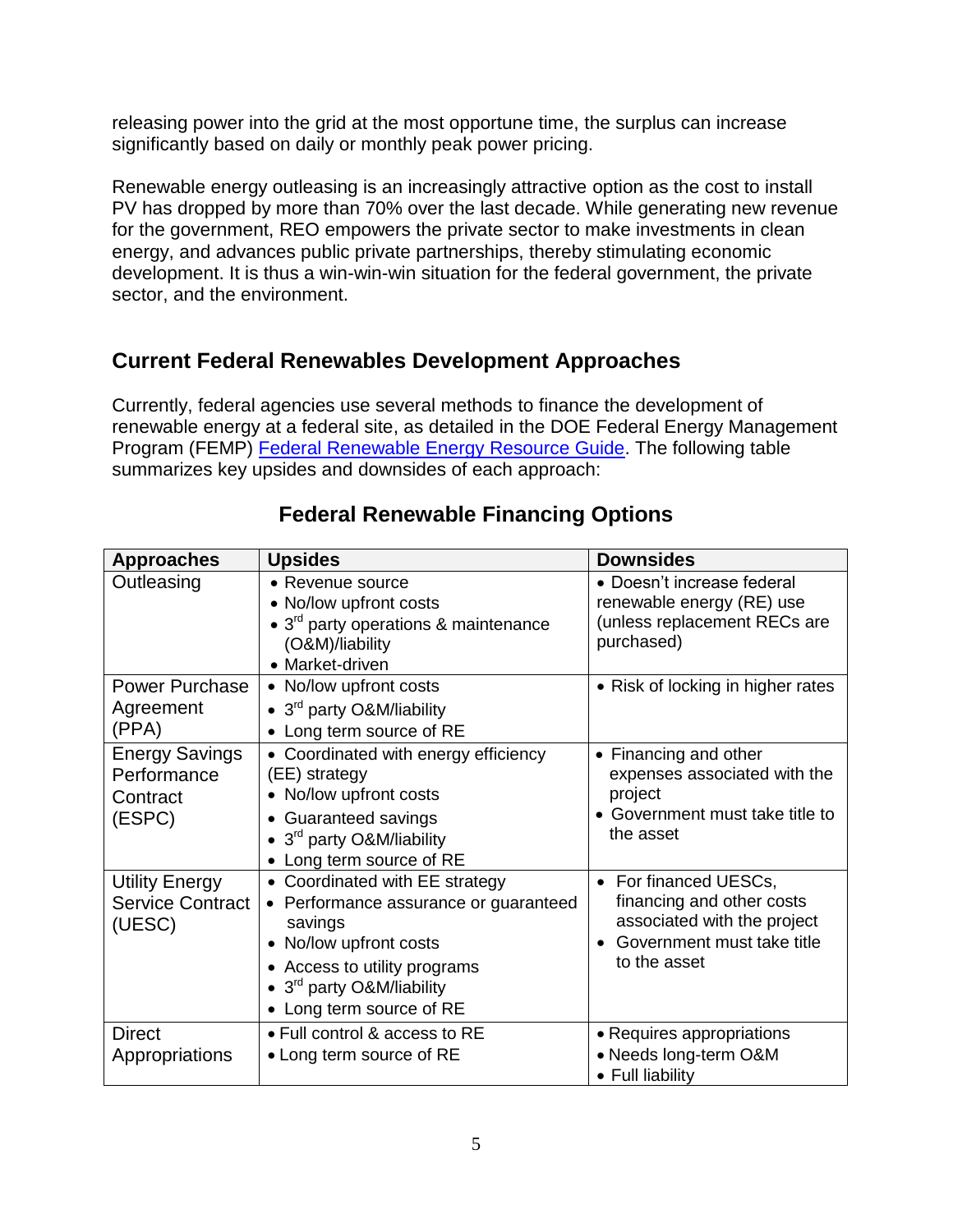A power purchase agreement (PPA) is the most common option involving private ownership. Under a PPA, a private developer purchases, owns, operates and maintains a solar project at a federal site with the agency purchasing the electricity. The developer also provides equipment repair and replacement. Developers can make the PPA price more competitive as they can capture available tax incentives and sell the solar renewable energy credits (SRECs) if deemed beneficial.

The contract term is a challenge for civilian agencies as they have statutorily limited options (DOD, by contrast, has a 30-year authority, per 10 USC 2922a). While GSA has a 10-year purchasing authority (through 40 USC 501, FAR Part 41), other agencies can use this authority only if they obtain a delegation from GSA. Ten years is typically insufficient for PPAs; 20 years is usually required for the developer to recoup its costs and get a reasonable return on investment.

To address the contract term challenge, an agency could use an Energy Savings Performance Contract (ESPC) Energy Sales Agreement (ESA), which is a PPA-type arrangement that uses long-term ESPC authority. More information regarding ESPC ESAs is available from the DOE Federal Energy Management Program [\(FEMP\)](https://www.energy.gov/eere/femp/energy-savings-performance-contract-energy-sales-agreements). The Western Area Power Administration (WAPA) can sign long-term PPAs on behalf of federal agencies in its service territory (see [here](https://www.wapa.gov/Renewables/ForFederalAgencies/Pages/federal-agencies.aspx) and [here\)](https://www.wapa.gov/Renewables/ForFederalAgencies/Pages/products-services.aspx#generated).

Onsite solar power generation can also be implemented at federal sites using appropriations or either an [ESPC](https://www.energy.gov/eere/femp/energy-savings-performance-contracts-federal-agencies) or [UESC](https://www.energy.gov/eere/femp/utility-energy-service-contracts-federal-agencies) with government ownership of the asset upon project completion. Under an ESPC or UESC, solar would typically be bundled with other energy conservation measures as part of a comprehensive project.

## **Benefits and Challenges of REO at Federal Properties**

### **Benefits of REO:**

- o Lease proceeds: turn an unproductive asset into a source of revenue
- o In-kind consideration, where allowed by statute
- o Increased real property utilization
- o Contingency power use
- o O&M and downtime risk borne by private party
- o Roof surface protection
- o Reduction of indoor cooling loads
- o Support for local economic development, clean energy and resiliency goals

### **Challenges to Federal REO:**

- $\circ$  Little or no incentives for agencies without authority to retain lease proceeds or accept services in-kind
- o Current outleasing authorities that do not prioritize renewable energy over other uses
- $\circ$  Lack of incentives in federal sustainability goals for renewables development beyond current agency needs and federal generation goals,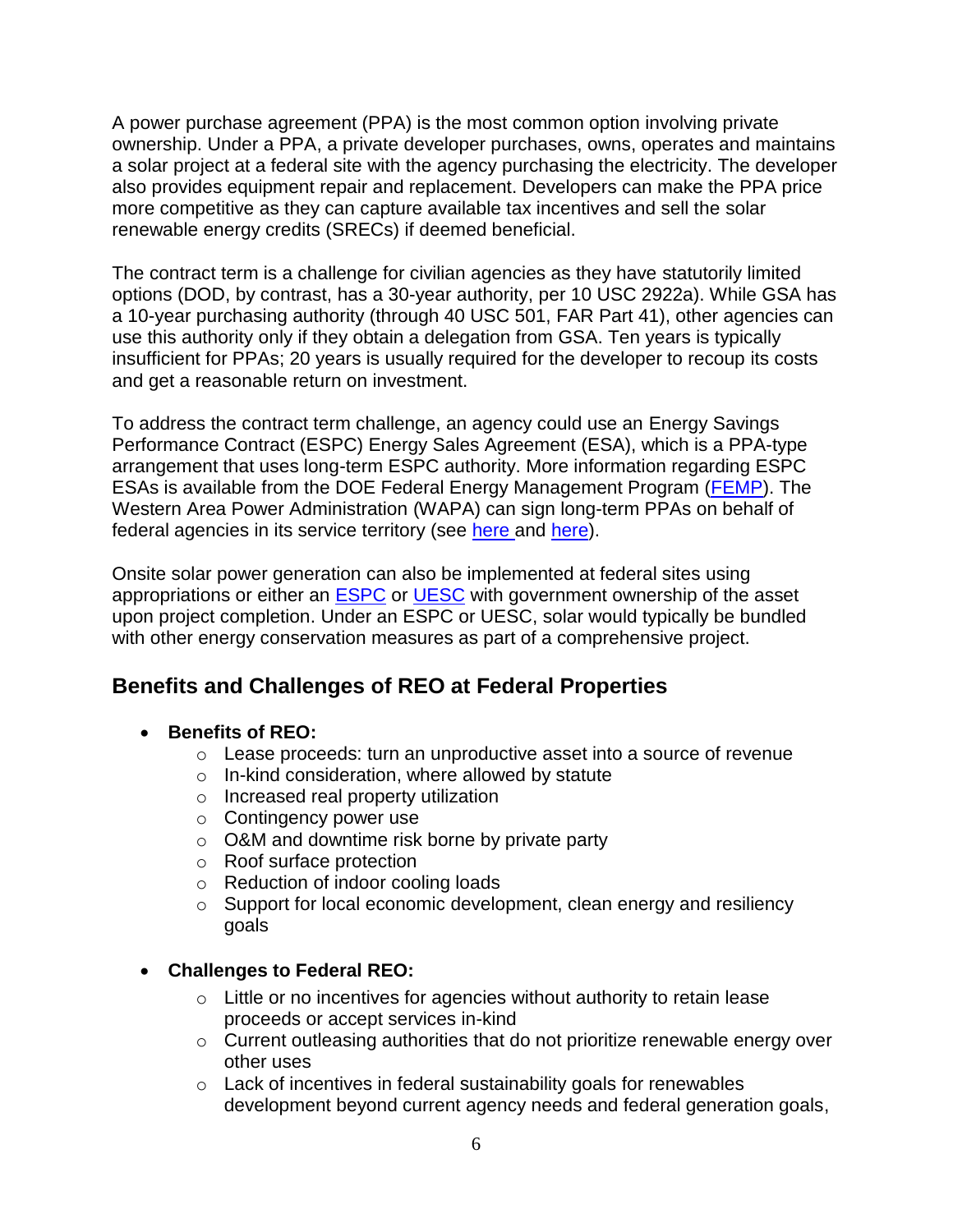as they currently focus on federal use of renewable power rather than third-party use

- o Consideration of site location/grid accessibility if power is to be used
- o Federal "Reduce the Footprint" policy prioritizing unneeded property disposal. (Only a challenge where there is any dispute over whether an underutilized asset should be disposed of rather than outleased.)

### **Federal Statutory Authorities for Outleasing**

| <b>Agency</b>  | <b>Statutory source</b>      | <b>Summary of Authorities</b>                                                                                       |
|----------------|------------------------------|---------------------------------------------------------------------------------------------------------------------|
| <b>GSA</b>     | 54 USC § 306121, 306122      | Broad authority to outlease unused portions of historic                                                             |
|                | (Natl. Historic Preservation | properties; allows proceeds to be retained for two years, after                                                     |
|                | Act)                         | which unobligated proceeds are returned to Treasury; use                                                            |
|                |                              | limited to historic properties; proceeds can only be used on                                                        |
|                |                              | property generating the outlease revenue or other properties                                                        |
|                |                              | listed in the National Register of Historic Places.                                                                 |
|                | Pub. L. 108-447              | Broad real estate conveyance authority in which funds are                                                           |
|                |                              | retained in Federal Building Fund and subject to                                                                    |
|                |                              | Congressional appropriations                                                                                        |
|                | 40 USC § 581(h) (Public      | Allows outlease of pedestrian level and rooftop spaces for                                                          |
|                | Buildings Coop. Use Act)     | commercial, cultural, educational, or recreational activity;                                                        |
|                |                              | funds are retained in Federal Building Fund and subject to                                                          |
|                |                              | Congressional appropriations                                                                                        |
|                | 40 USC § 543                 | Authorizes disposal of surplus property, including by lease                                                         |
| <b>DOD</b>     | 10 USC § 2667                | Can lease non-excess property, with right to revoke, up to 5                                                        |
|                |                              | years or longer if for national defense or the public interest;                                                     |
|                |                              | competition required unless sole source justified; in-kind                                                          |
|                |                              | consideration accepted; funds go to special account available                                                       |
|                |                              | for repair, alteration, maintenance, construction, etc.                                                             |
|                | 10 USC § 2668                | Easements: authority to grant right-of-way access to military                                                       |
|                |                              | lands to promote public interest; can provide a streamlined                                                         |
|                |                              | outgrant for utilities to construct utility assets                                                                  |
| <b>State</b>   | 22 USC § 300                 | Broad leasing authority; in kind consideration allowed;                                                             |
| <b>USDA/</b>   | 16 USC § 580d, note          | proceeds may be used for construction or acquisition<br>Authority to lease at fair market value; can accept in-kind |
| <b>Forest</b>  |                              | consideration; local government has right of first refusal                                                          |
| <b>Service</b> |                              |                                                                                                                     |
| <b>USPS</b>    | 39 USC § 401                 | Broad leasing authority                                                                                             |
|                |                              |                                                                                                                     |
| <b>NASA</b>    | 42 USC § 2459j               | Allows leasing at fair market value; in-kind consideration                                                          |
|                |                              | allowed; can retain and use proceeds in a capital asset fund                                                        |
|                |                              | for facility-related capital expenses                                                                               |
|                | 51 USC § 20145               | Allows in-kind payment for renewable energy leases only                                                             |
| <b>DOE</b>     | 42 USC § 7256(c)             | Leasing at facilities to be closed or reconfigured and not                                                          |
|                |                              | presently needed by DOE, as appropriate for national security                                                       |
|                |                              | or public interest purposes                                                                                         |
|                | 42 U.S.C. 2201(g)            | Leasing authority for property that has been previously been                                                        |
|                |                              | used for Atomic Energy Act purposes, or will be used for                                                            |
|                |                              | future Atomic Energy Act purposes                                                                                   |
| ٧A             | 38 USC § 8162                | (Formerly broad enhanced-use leasing authority now limited to                                                       |
|                |                              | homeless veteran housing)                                                                                           |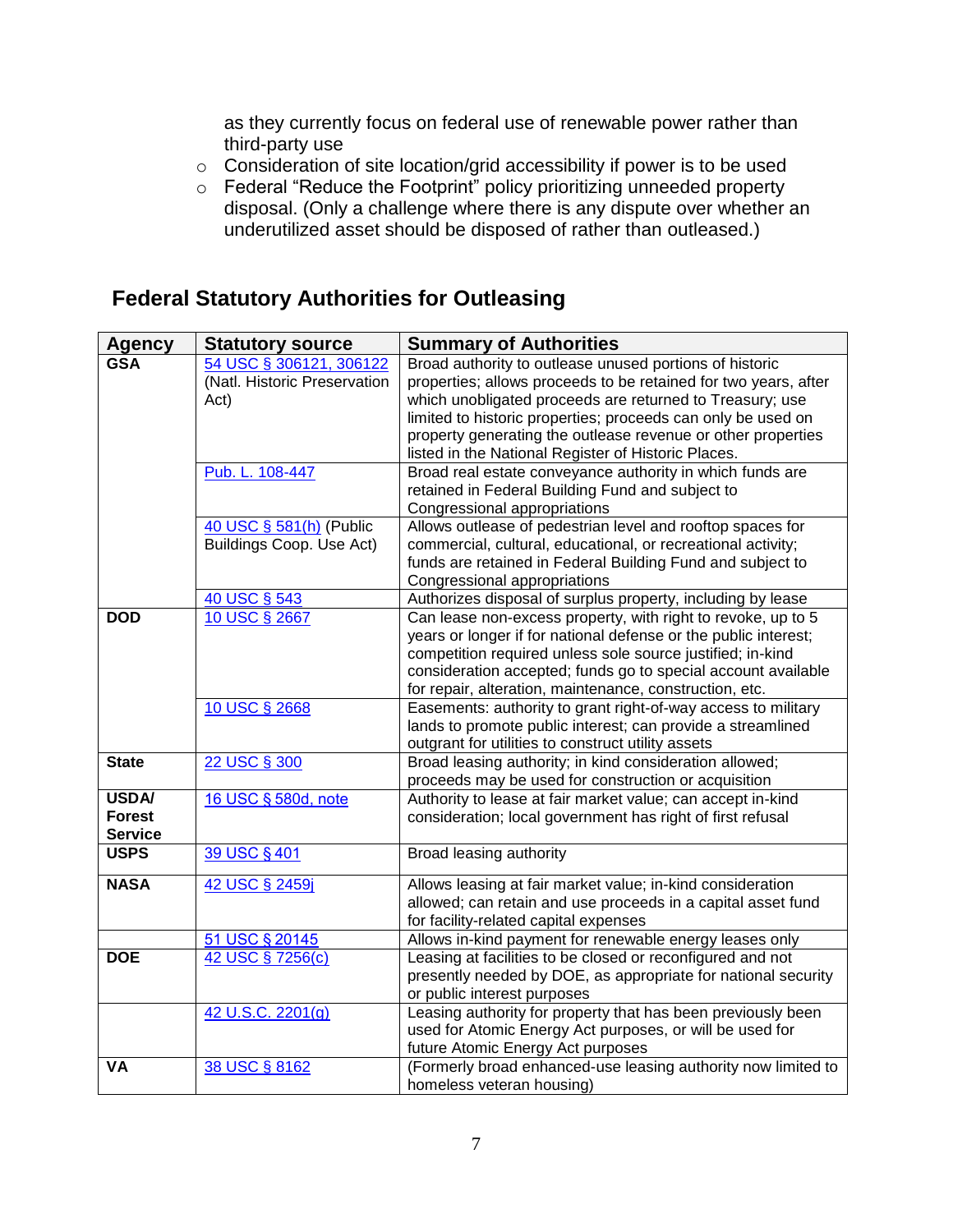# *Part III: Recommendations*

This section covers: (1) broad policy recommendations, and (2) several implementation strategies that the government should explore, including pilot projects, to test and implement this policy direction.

### **Policy Recommendations for Adopting Renewable Energy Outleasing**

- The Committee recommends that GSA work with DOE and its other federal partners to launch a program to evaluate, support, facilitate and implement the use of renewable energy outleasing, including to:
	- $\circ$  Conduct a comprehensive review of federal agency outleasing authorities to identify where this approach is feasible.
	- o Conduct a comprehensive review of the GSA's owned portfolio to determine which assets are conducive to solar outleasing based on the criteria identified in this letter.
	- o Research the costs, benefits and logistics of integrating federal renewable outleases into GSA's outleasing program, learning from the experience of state and local governments, as appropriate.
	- $\circ$  Develop resources to support renewable energy outleasing, including standardized processes and documentation for identifying underutilized assets and soliciting competitive proposals for renewable outleasing.
	- o Test the renewable energy outleasing concept with a pilot project for an asset or assets conducive to solar outleasing.

## **Identifying Appropriate GSA Sites for Pilot Projects**

GSA has previously contracted the National Renewable Energy Laboratory (NREL) to conduct a study of the behind-the-meter renewable energy potential at 144 GSA sites using the ReOpt analysis tool. (More information about ReOpt is available online at [https://reopt.nrel.gov/.](https://reopt.nrel.gov/)) This study did not consider outleasing opportunities, and excluded many GSA buildings. Considering that historic buildings provide the benefit of GSA being able to retain the revenue from outleasing them, per Section 111 of the National Historic Preservation Act, a new analysis of GSA's 762 historic buildings would provide greater insights as to where an REO strategy could be most effectively applied.

The following criteria provide additional factors to identify the best buildings to test such a strategy. Releasing an RFI would invite the market to provide further information on market interests and capabilities to work with the federal government on an REO approach.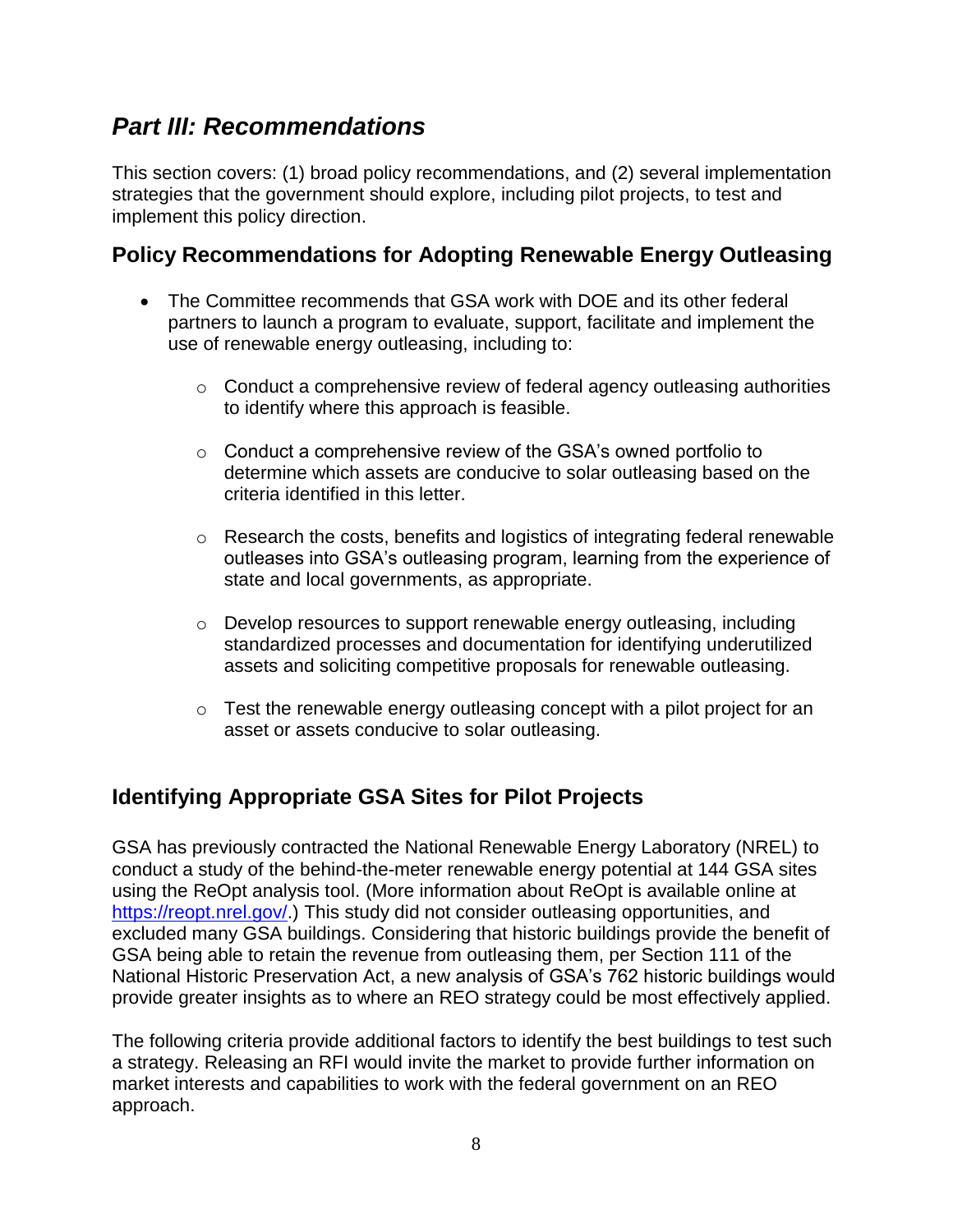## **Screening Criteria for Renewable Energy Outleasing Projects**

- Agency has a long-term authority (EUL or other) that can be used.
- Site can receive payment or in-kind consideration.
- Energy off-taker available
	- o Feed-in tariffs (see map below)
	- o Interested utility or competitive electricity supplier
	- $\circ$  Liquid wholesale market with high electricity rates
	- o Community shared renewables/distributed generation programs (see map below)
- Utility has issued a solar RFP that is seeking customer locations for a solar project
- Valuable solar renewable energy credits (SRECs) and/or other incentives
- Available land or roof
	- o Roofs have adequate area in good condition, with sufficient remaining life
	- o No roof warranty concerns
- Project champion
- Legal, contracting and management support
- Advantageous electric rates
- State and local renewable energy goals and regulations, including Renewable Portfolio Standards (RPSs) (see map below)

(Note: while it is helpful to apply criteria such as these to identify best candidate buildings for renewable energy outleasing, releasing RFIs and RFPs can spur market actors to identify opportunities that may not otherwise be apparent to the government.)

### **States with Feed-In Tariffs**

(Source: Database of State Incentives for Renewables [\(DSIRE\)](https://programs.dsireusa.org/system/program/maps); note that DSIRE also includes maps showing state net metering and other renewables policies)

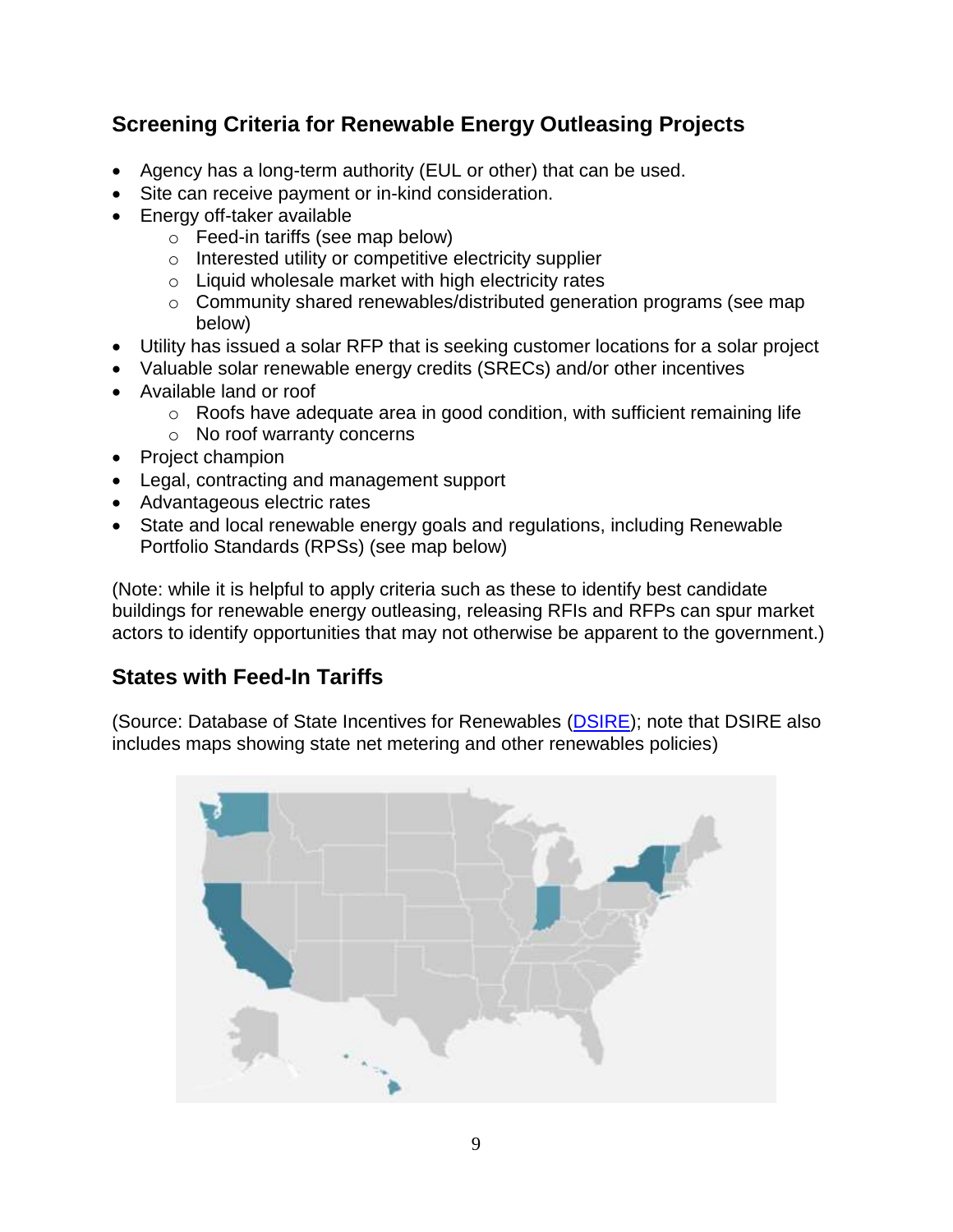### **States with Renewable Portfolio Standards**

(Source: **DSIRE**)



## **Map of Community Solar Programs**

(Source: National Renewable Energy Laboratory (NREL))

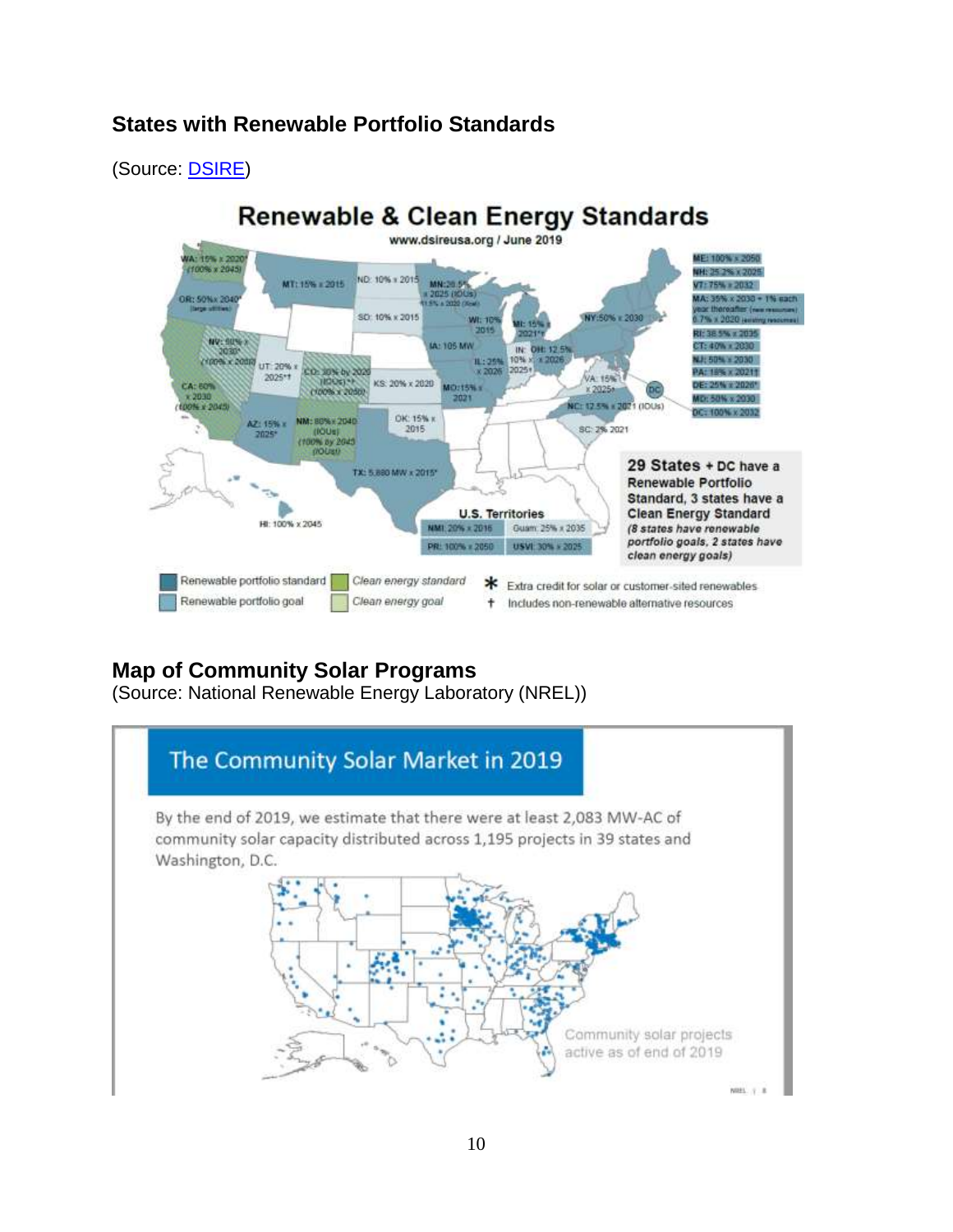# *Part IV: Case Studies*

### **NASA Kennedy Space Center: Space Coast Next Generation Solar Energy Center**

NASA Kennedy Space Center (KSC) hosts a Florida Power & Light (FPL) 10 MW PV system, the Space Coast Next Generation Solar Energy Center, using an Enhanced Use Lease (EUL) agreement. When NASA entered into this agreement, NASA had pilot EUL authority codified in 42 USC 2459j. NASA received a 990 KW DC PV system on NASA's side of the utility service meter as in-kind consideration based on the appraised value of the land leased to FPL for the 10 MW PV system. The 990 KW system is NASA-owned and FPL-maintained. The project began with a Memorandum of Understanding (MOU) between NASA KSC and FPL that was signed in December 2007. The MOU identified potential opportunities, defined the NASA/FPL partnership, and assured management support. The EUL agreement was signed in June 2008 and both PV systems were operating by the first quarter of 2010.





10 MW Space Coast Next Generation Solar Energy Center (above) and 990 KW In-Kind System (below) at NASA KSC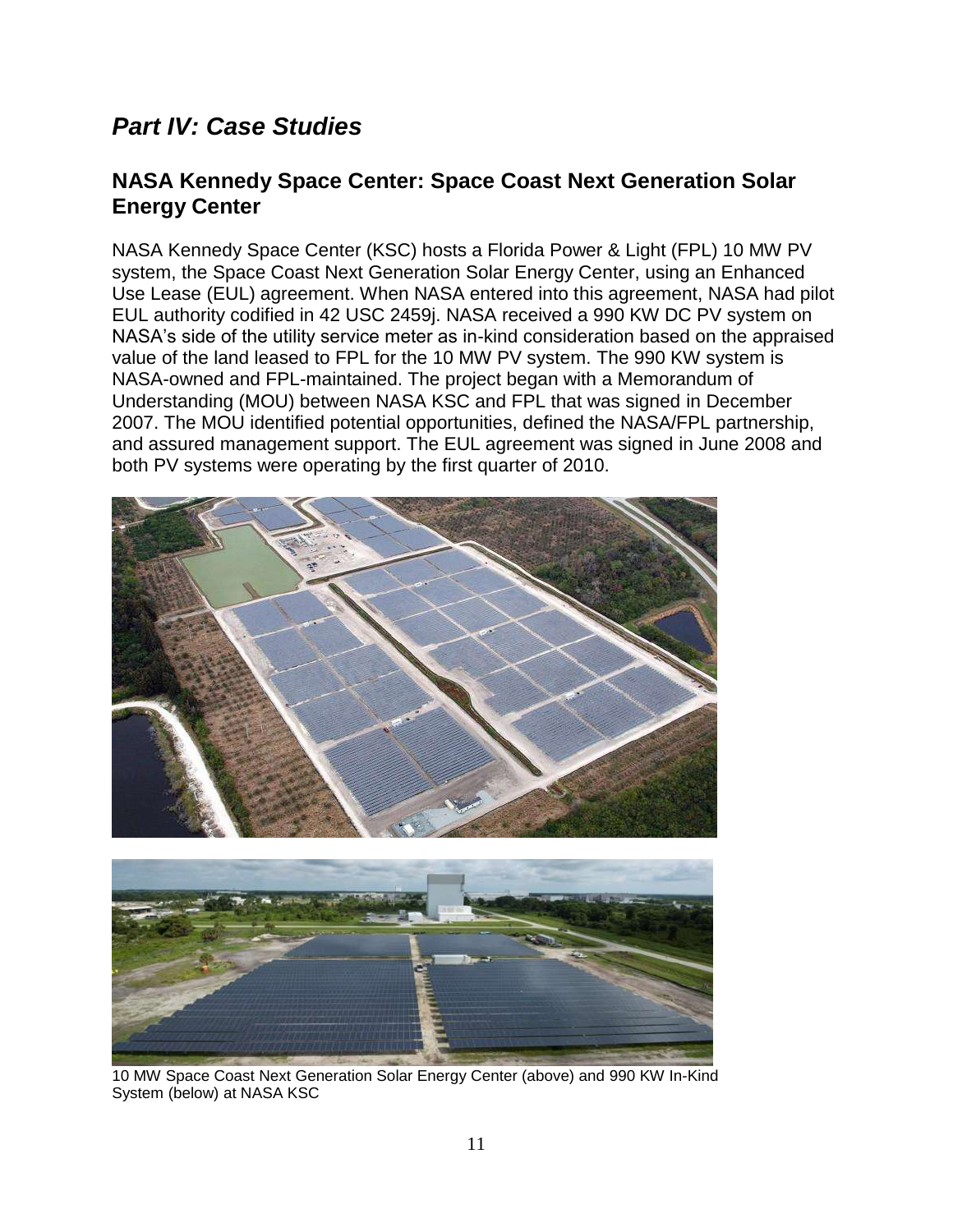## **NASA Kennedy Space Center: Discovery Solar Energy Center**

KSC is hosting an additional FPL 74.5 MW PV system, the Discovery Solar Energy Center, using a new EUL agreement executed under NASA's current EUL authority codified in 51 USC 20145. The total lease is for 32 years, with an option to extend the lease by up to 10 years. FPL pays lease payments to KSC based on the appraised value of the approximately 491 acres of land leased to FPL for the 74.5 MW PV system. NASA and FPL signed the agreement in December 2018, and NASA provided approval for construction in late March 2020. FPL began clearing land early April 2020, and estimated project completion is late December 2020.



74.5 MW Discovery Solar Energy Center: Preliminary Design Drawing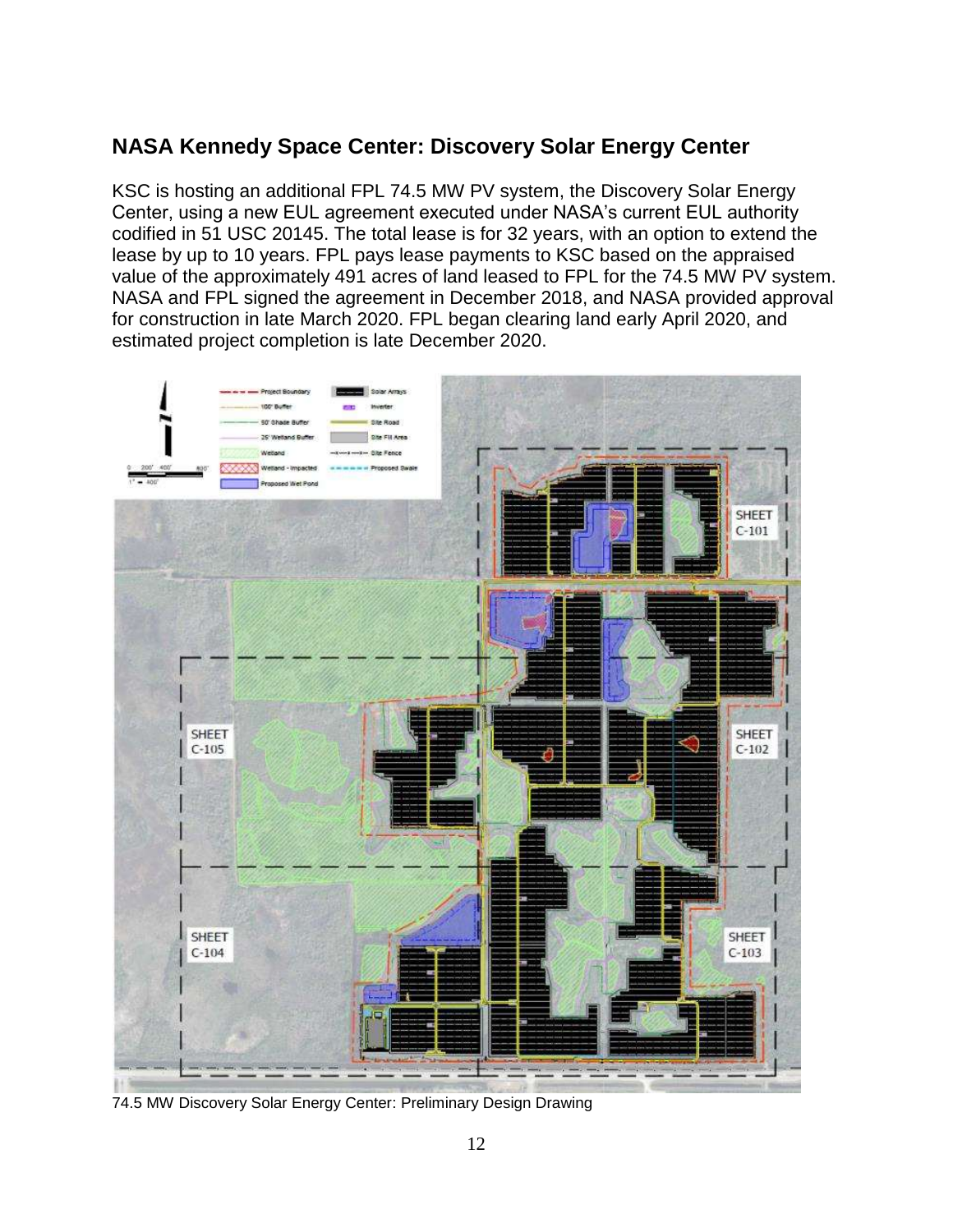## **USPS Los Angeles Processing & Distribution Center**

In 2017, the U.S. Postal Service (USPS) installed an 11-MW AC system, consisting of nearly 35,000 solar panels, at the Los Angeles, California, Processing and Distribution Center. The panels avoid an estimated 18.8 million pounds of carbon dioxide emissions annually — the equivalent of 2,000 cars — and generate energy equal to providing power to 2,420 typical American homes annually.

This project was completed through the Los Angeles Department of Water and Power (LADWP) Feed-in-Tariff (FiT) program. Through this program, the solar system owner/operator sells the power generated by the system to LADWP through a predetermined pricing structure and the owner/operator, in turn, provides lease payments to USPS. As part of the contract, 1 MW of the system was installed as a Net Energy Metering (NEM) system from which USPS utilizes the energy generated. This project provides significant revenue through lease payments as well as significant energy savings from the 1 MW NEM system.